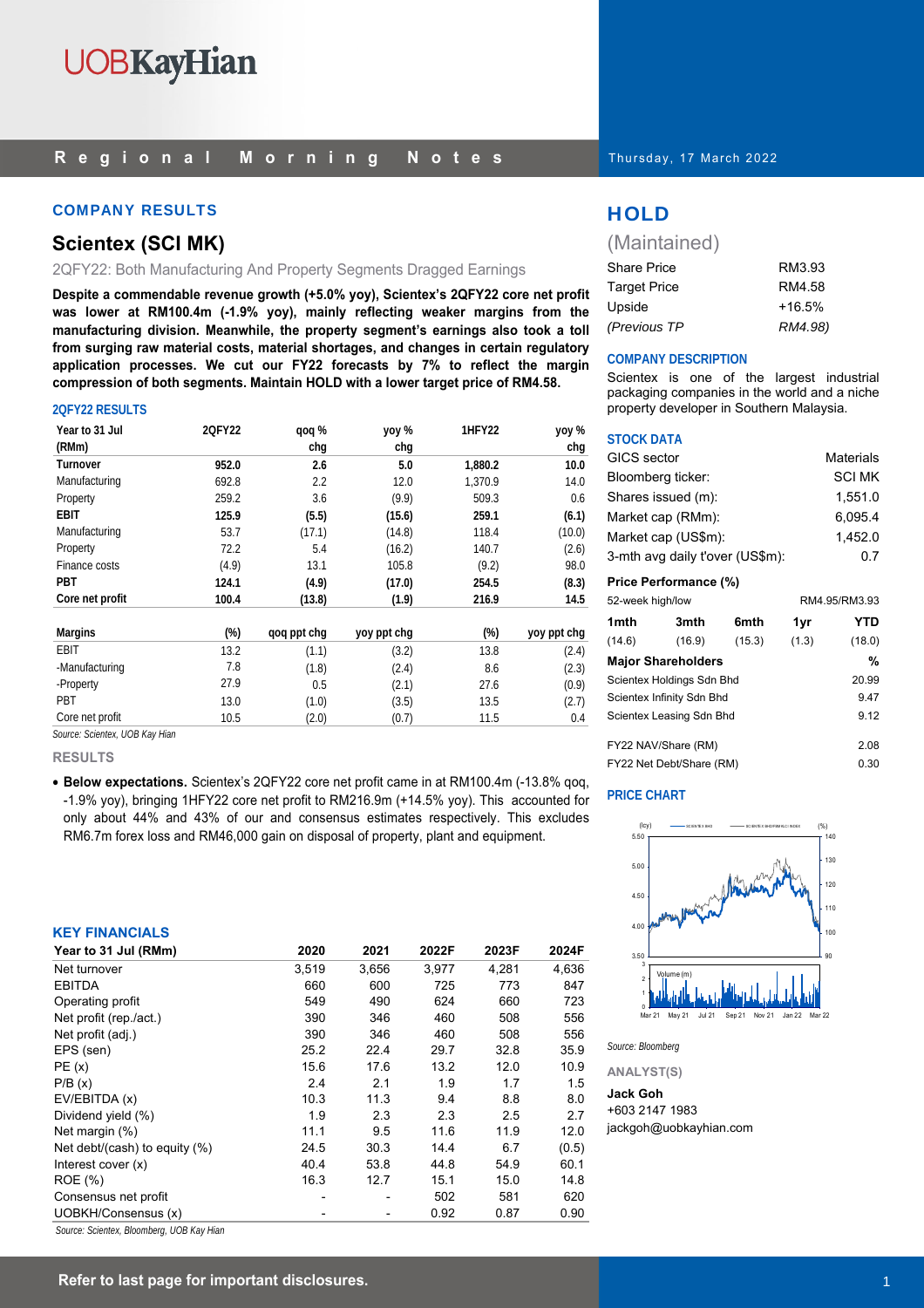#### **Regional Morning Notes**

- **Manufacturing: Margin compression in consumer packaging business despite resilient revenue growth.** In 2QFY22, manufacturing revenue was relatively higher at RM693m (+12.0% yoy) but EBIT declined to RM54m (-17.8% yoy). The lower EBIT mainly reflected lower margin (-2.4% yoy) as the group's packaging business continues to face challenges from rising raw material costs and surging freight rates due to global shortages of shipping containers. Meanwhile, the higher revenue was attributed to: a) higher sales margins from its conversion businesses (Daibochi and Mega Printing & Packaging); and b) improved sales mix from its diverse range of packaging solutions and better production efficiency.
- **Property: Facing headwinds from material shortages and regulatory processes.** The property segment's revenue came in at RM259.2m (+3.6% qoq, -9.9% yoy) with lower EBIT of RM72.2m (-16.2% yoy). The lower revenue was mainly attributed to the deferment of the issuance of Certificate of Completion & Compliance (CCC) for Scientex's projects in the southern region of Malaysia due to material shortages. In 2QFY22, Scientex launched RM279m worth of new properties with unbilled sales standing at RM1,000m (1QFY22: RM965m). Management alluded that demand for property launches is stable in 1HFY22 with take-up rate of about 67%. The group also intends to launch a total of 6,000 property units across 24 launches worth about RM1.7b within FY22.

#### **STOCK IMPACT.**

- **Looking beyond temporary headwinds towards steady mid-long term prospects.** Although both its manufacturing and property segments are facing temporary headwinds, we believe that the group is still on track for a resilient mid-long term outlook. This is anchored on: a) the manufacturing segment's capacity expansion (robotic stretch film plant commencing operations in 2HFY22 which will lift domestic stretch film capacity by >10%); b) the manufacturing segment's better sales mix of value-added products which will sustain profit margins at 8-10% vs the previous 6-8%; and c) the property segment's robust contributions from its maiden launches of landed properties in Negeri Sembilan and Kedah, as well as the group's first high rise in Klang Valley in 2HFY22.
- **High resin costs to sustain, but impacts partially buffered by efficient cost management.** Resin prices surged in 2QFY22 (+8% to +26% yoy) due to a high oil price environment amid the Russia-Ukraine tensions. Note that Scientex was affected by higher resin prices (60-70% of total cost), particularly for custom films which have a longer lead time of about three months vs stretch film's 4-6 weeks as the group has a time lag in passing through the cost to customers. Nevertheless, we understand that the group usually holds about one month's inventory of raw material which will partially mitigate the impacts. Based on our back-of-the-envelope calculations, a 1% rise in resin cost will translate into additional raw material costs of 0.4%.

#### **EARNINGS REVISION/RISK**

• We cut our FY22-23 net profit forecasts by 7% and 9% respectively on the back of some house-keeping adjustments, lower margin for the manufacturing segment, and after factoring in lower property progress billings for the property segment.

#### **VALUATION/RECOMMENDATION**

• **Maintain HOLD with lower target price of RM4.58**. Our target price implies 14x 2023F PE (+1SD above mean), which we deem is justifiable given Scientex's excellent growth track record (five-year net earnings CAGR of 11%).

#### **ENVIRONMENTAL, SOCIAL, GOVERNANCE (ESG) UPDATES**

#### • **Environmental**

- 1st plastic film manufacturer in Malaysia to receive the ISCC Plus Certification for post-consumer resin traceability
- 8.2% decrease in group-wide Greenhouse Gas emissions in FY21.

#### • **Social**

- Spent RM5.3m in community investment in response to COVID-19.
- Members of local communities comprise 78% of workforce.

• **Governance** 

- Comprehended and applied Malaysian Code on Corporate Governance (MCCG)

#### Thursday, 17 March 2022

#### **PROPERTY SEGMENT'S REVENUE AND UNBILLED SALES**



#### **SALES BY SEGMENT**



*Source: Scientex, UOB Kay Hian* 

#### **EBIT BY SEGMENT**



*Source: Scientex, UOB Kay Hian* 

#### **MANUFACTURING EBIT MARGIN VS PE PRICE**



*Source: Scientex, Bloomberg, UOB Kay Hian*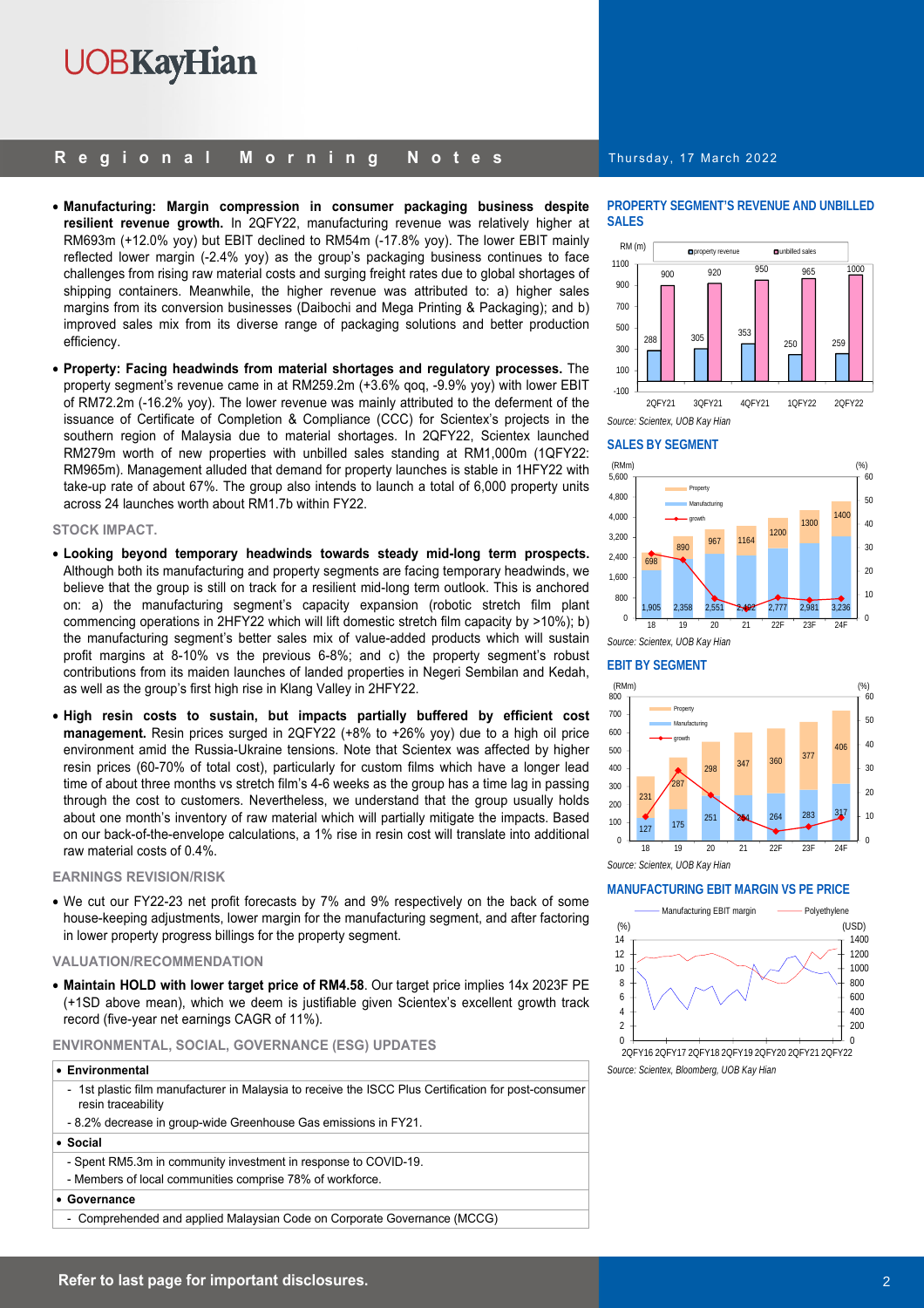### **Regional Morning Notes**

Thursday, 17 March 2022

#### **PROFIT & LOSS**

| Year to 31 Jul (RMm)          | 2021  | 2022F | 2023F | 2024F |
|-------------------------------|-------|-------|-------|-------|
| Net turnover                  | 3,656 | 3,977 | 4,281 | 4,636 |
| EBITDA                        | 600   | 725   | 773   | 847   |
| Deprec. & amort.              | 110   | 101   | 113   | 124   |
| EBIT                          | 490   | 624   | 660   | 723   |
| Associate contributions       | 12    | 12    | 12    | 12    |
| Net interest income/(expense) | (11)  | (16)  | (14)  | (14)  |
| Pre-tax profit                | 490   | 619   | 658   | 721   |
| Tax                           | (115) | (142) | (132) | (144) |
| <b>Minorities</b>             | (29)  | (17)  | (19)  | (20)  |
| Net profit                    | 346   | 460   | 508   | 556   |
| Net profit (adj.)             | 346   | 460   | 508   | 556   |

| <b>BALANCE SHEET</b>       |       |       |       |       |
|----------------------------|-------|-------|-------|-------|
| Year to 31 Jul (RMm)       | 2021  | 2022F | 2023F | 2024F |
| <b>Fixed assets</b>        | 1,383 | 1,582 | 1.769 | 1,945 |
| Other LT assets            | 1,777 | 1.780 | 1,780 | 1,780 |
| Cash/ST investment         | 243   | 401   | 628   | 884   |
| Other current assets       | 1,697 | 1,397 | 1,302 | 1,244 |
| <b>Total assets</b>        | 5,100 | 5,160 | 5,478 | 5,852 |
| ST debt                    | 819   | 565   | 565   | 565   |
| Other current liabilities  | 752   | 731   | 675   | 640   |
| LT debt                    | 301   | 301   | 301   | 301   |
| Other LT liabilities       | 130   | 127   | 127   | 127   |
| Shareholders' equity       | 2,896 | 3,218 | 3,573 | 3.963 |
| Minority interest          | 202   | 218   | 237   | 257   |
| Total liabilities & equity | 5,100 | 5,160 | 5.478 | 5.852 |

#### **CASH FLOW**

| Year to 31 Jul (RMm)             | 2021     | 2022F    | 2023F    | 2024F    |
|----------------------------------|----------|----------|----------|----------|
| Operating                        | 700      | 596      | 679      | 723      |
| Pre-tax profit                   | 601      | 619      | 658      | 721      |
| Tax                              | (124)    | (142)    | (132)    | (144)    |
| Deprec. & amort.                 | 126      | 101      | 113      | 124      |
| Working capital changes          | 94       | 18       | 40       | 23       |
| Other operating cashflows        | 3        | $\Omega$ | $\Omega$ | $\theta$ |
| Investing                        | (776)    | (300)    | (300)    | (300)    |
| Capex (growth)                   | (776)    | (300)    | (300)    | (300)    |
| Investments                      | (20)     | $\Omega$ | $\Omega$ | $\theta$ |
| Proceeds from sale of assets     | 0        | $\Omega$ | 0        | 0        |
| <b>Others</b>                    | 20       | $\Omega$ | $\Omega$ | $\Omega$ |
| Financing                        | (93)     | (138)    | (152)    | (167)    |
| Dividend payments                | (144)    | (138)    | (152)    | (167)    |
| Issue of shares                  | $\Omega$ | $\Omega$ | $\Omega$ | 0        |
| Proceeds from borrowings         | 86       | $\Omega$ | $\Omega$ | $\Omega$ |
| Loan repayment                   | (16)     | $\Omega$ | 0        | $\Omega$ |
| Others/interest paid             | (20)     | 0        | 0        | $\Omega$ |
| Net cash inflow (outflow)        | (170)    | 158      | 226      | 257      |
| Beginning cash & cash equivalent | 413      | 243      | 401      | 628      |
| Changes due to forex impact      | $\Omega$ | $\Omega$ | $\Omega$ | $\theta$ |
| Ending cash & cash equivalent    | 243      | 401      | 628      | 884      |

| <b>KEY METRICS</b>        |        |       |       |       |
|---------------------------|--------|-------|-------|-------|
| Year to 31 Jul (%)        | 2021   | 2022F | 2023F | 2024F |
| Profitability             |        |       |       |       |
| <b>EBITDA</b> margin      | 16.4   | 18.2  | 18.1  | 18.3  |
| Pre-tax margin            | 13.4   | 15.6  | 15.4  | 15.5  |
| Net margin                | 9.5    | 11.6  | 11.9  | 12.0  |
| <b>ROA</b>                | 7.1    | 9.0   | 9.5   | 9.8   |
| <b>ROE</b>                | 12.7   | 15.1  | 15.0  | 14.8  |
| Growth                    |        |       |       |       |
| Turnover                  | 3.9    | 8.8   | 7.6   | 8.3   |
| <b>EBITDA</b>             | (9.1)  | 20.8  | 6.7   | 9.6   |
| Pre-tax profit            | (9.9)  | 26.4  | 6.2   | 9.6   |
| Net profit                | (11.2) | 32.8  | 10.3  | 9.6   |
| Net profit (adj.)         | (11.2) | 32.8  | 10.3  | 9.6   |
| <b>EPS</b>                | (11.2) | 32.8  | 10.3  | 9.6   |
| Leverage                  |        |       |       |       |
| Debt to total capital     | 26.6   | 20.1  | 18.5  | 17.0  |
| Debt to equity            | 38.7   | 26.9  | 24.2  | 21.8  |
| Net debt/(cash) to equity | 30.3   | 14.4  | 6.7   | (0.5) |
| Interest cover (x)        | 53.8   | 44.8  | 54.9  | 60.1  |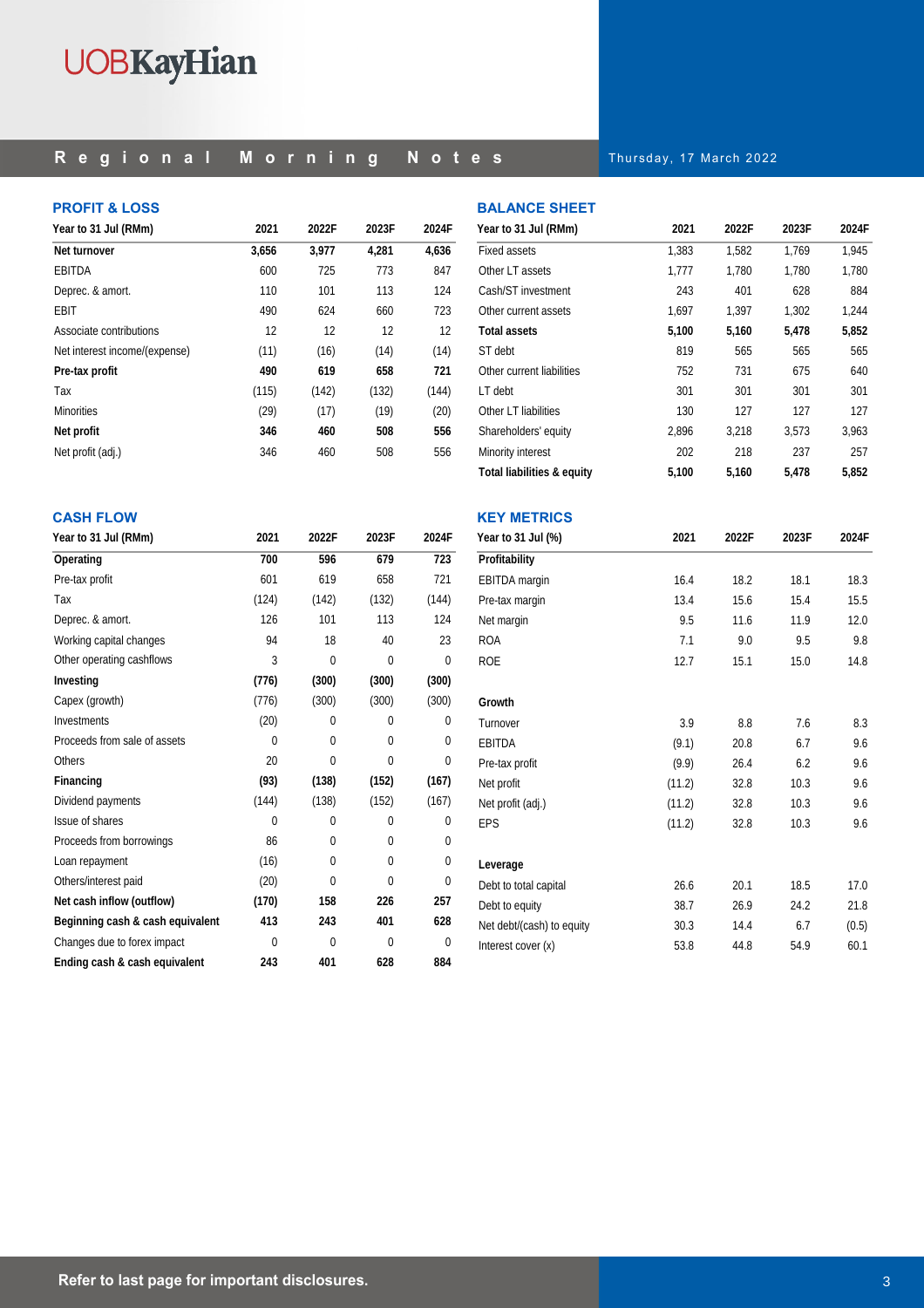#### **Regional Morning Notes**

Thursday, 17 March 2022

#### Disclosures/Disclaimers

This report is prepared by UOB Kay Hian Private Limited ("UOBKH"), which is a holder of a capital markets services licence and an exempt financial adviser in Singapore.

This report is provided for information only and is not an offer or a solicitation to deal in securities or to enter into any legal relations, nor an advice or a recommendation with respect to such securities.

**This report is prepared for general circulation.** It does not have regard to the specific investment objectives, financial situation and the particular needs of any recipient hereof. Advice should be sought from a financial adviser regarding the suitability of the investment product, taking into account the specific investment objectives, financial situation or particular needs of any person in receipt of the recommendation, before the person makes a commitment to purchase the investment product.

This report is confidential. This report may not be published, circulated, reproduced or distributed in whole or in part by any recipient of this report to any other person without the prior written consent of UOBKH. This report is not directed to or intended for distribution to or use by any person or any entity who is a citizen or resident of or located in any locality, state, country or any other jurisdiction as UOBKH may determine in its absolute discretion, where the distribution, publication, availability or use of this report would be contrary to applicable law or would subject UOBKH and its connected persons (as defined in the Financial Advisers Act, Chapter 110 of Singapore) to any registration, licensing or other requirements within such jurisdiction.

The information or views in the report ("Information") has been obtained or derived from sources believed by UOBKH to be reliable. However, UOBKH makes no representation as to the accuracy or completeness of such sources or the Information and UOBKH accepts no liability whatsoever for any loss or damage arising from the use of or reliance on the Information. UOBKH and its connected persons may have issued other reports expressing views different from the Information and all views expressed in all reports of UOBKH and its connected persons are subject to change without notice. UOBKH reserves the right to act upon or use the Information at any time, including before its publication herein.

Except as otherwise indicated below, (1) UOBKH, its connected persons and its officers, employees and representatives may, to the extent permitted by law, transact with, perform or provide broking, underwriting, corporate finance-related or other services for or solicit business from, the subject corporation(s) referred to in this report; (2) UOBKH, its connected persons and its officers, employees and representatives may also, to the extent permitted by law, transact with, perform or provide broking or other services for or solicit business from, other persons in respect of dealings in the securities referred to in this report or other investments related thereto; (3) the officers, employees and representatives of UOBKH may also serve on the board of directors or in trustee positions with the subject corporation(s) referred to in this report. (All of the foregoing is hereafter referred to as the "Subject Business"); and (4) UOBKH may otherwise have an interest (including a proprietary interest) in the subject corporation(s) referred to in this report.

As of the date of this report, no analyst responsible for any of the content in this report has any proprietary position or material interest in the securities of the corporation(s) which are referred to in the content they respectively author or are otherwise responsible for.

#### **IMPORTANT DISCLOSURES FOR U.S. PERSONS**

This research report was prepared by UOBKH, a company authorized, as noted above, to engage in securities activities in Singapore. UOBKH is not a registered broker-dealer in the United States and, therefore, is not subject to U.S. rules regarding the preparation of research reports and the independence of research analysts. This research report is provided for distribution by UOBKH (whether directly or through its US registered broker dealer affiliate named below) to "major U.S. institutional investors" in reliance on the exemption from registration provided by Rule 15a-6 of the U.S. Securities Exchange Act of 1934, as amended (the "Exchange Act"). All US persons that receive this document by way of distribution from or which they regard as being from UOBKH by their acceptance thereof represent and agree that they are a major institutional investor and understand the risks involved in executing transactions in securities.

Any U.S. recipient of this research report wishing to effect any transaction to buy or sell securities or related financial instruments based on the information provided in this research report should do so only through UOB Kay Hian (U.S.) Inc ("UOBKHUS"), a registered brokerdealer in the United States. Under no circumstances should any recipient of this research report effect any transaction to buy or sell securities or related financial instruments through UOBKH.

UOBKHUS accepts responsibility for the contents of this research report, subject to the terms set out below, to the extent that it is delivered to and intended to be received by a U.S. person other than a major U.S. institutional investor.

The analyst whose name appears in this research report is not registered or qualified as a research analyst with the Financial Industry Regulatory Authority ("FINRA") and may not be an associated person of UOBKHUS and, therefore, may not be subject to applicable restrictions under FINRA Rules on communications with a subject company, public appearances and trading securities held by a research analyst account.